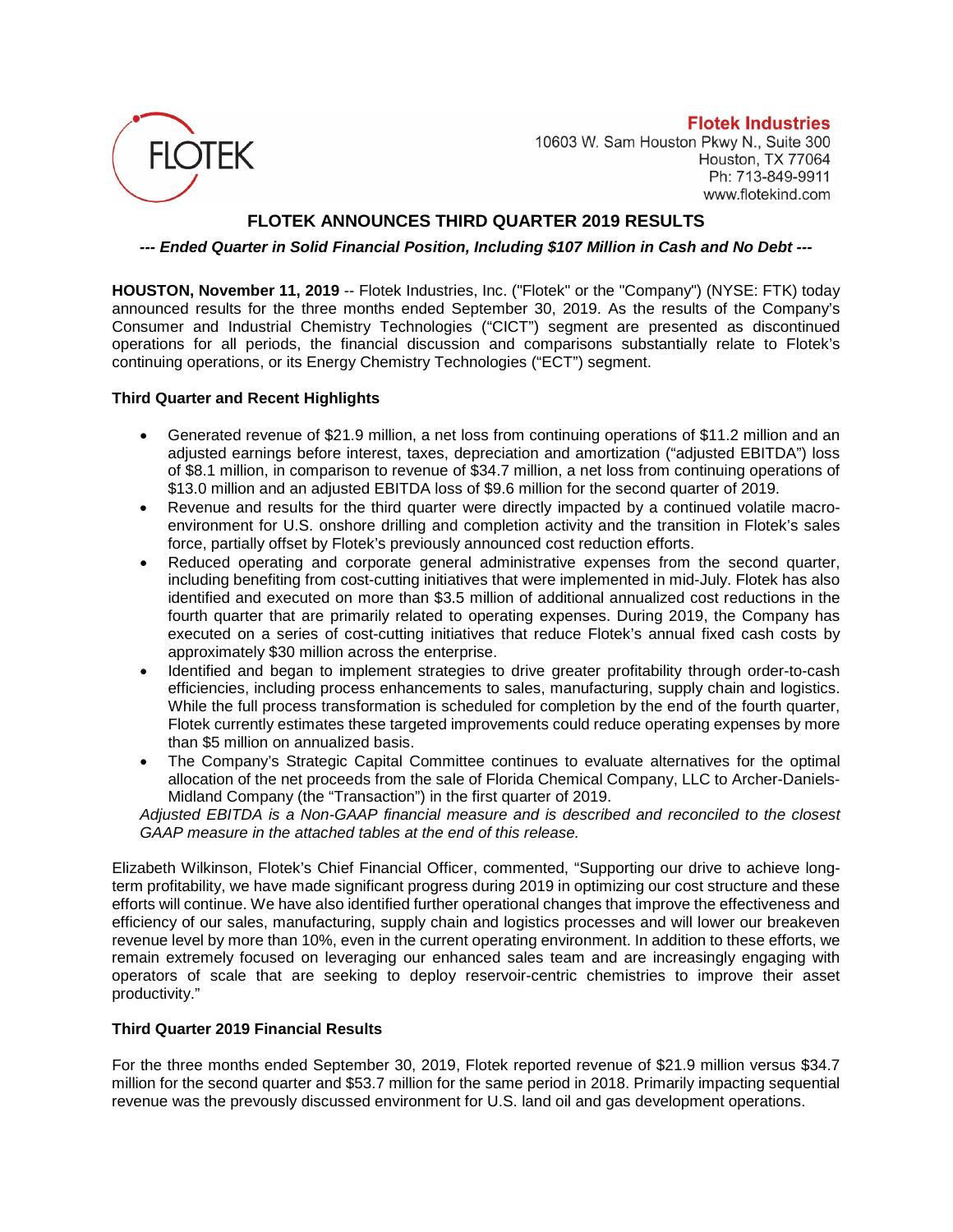Flotek reported a loss from continuing operations for the three months ended September 30, 2019 of \$11.2 million, or \$0.19 loss per diluted share, compared to a loss of \$13.0 million, or \$0.22 loss per diluted share, for the second quarter, and a loss of \$4.8 million, or \$0.08 loss per diluted share, in the same period of 2018.

Adjusted net loss from continuing operations for the three months ended September 30, 2019 was \$10.7 million, or \$0.18 per diluted share, versus \$12.3 million, or \$0.21 per diluted share, for the second quarter, and \$4.4 million, or \$0.08 per diluted share, in the same period of 2018. (See the Reconciliation of Non-GAAP Items and Non-Cash Items Impacting Earnings at the conclusion of this release.)

Earnings Before Interest, Taxes, Depreciation and Amortization ("EBITDA") for the three months ended September 30, 2019 was a loss of \$9.9 million compared to a loss of \$11.7 million for the second quarter, and a loss of \$2.2 million for the same period in 2018. (See the Reconciliation of Non-GAAP Items and Non-Cash Items Impacting Earnings at the conclusion of this release.)

Adjusted EBITDA for the three months ended September 30, 2019 was a loss of \$8.1 million versus a loss of \$9.6 million for the second quarter and a positive \$0.5 million for the same period in 2018. Contributing to the decreased loss from the second quarter were lower operating expenses as a percent of revenue primarily due to the Company's cost reduction efforts, including improved logistics efficiencies and lower personnel expenses. Management believes that adjusted EBITDA provides useful information to investors to better assess and understand operating performance and cash flows. (See the Reconciliation of Non-GAAP Items and Non-Cash Items Impacting Earnings at the conclusion of this release.)

## **Balance Sheet and Liquidity**

As of September 30, 2019, the Company had cash and equivalents of \$107.0 million as compared to \$97.5 million at June 30, 2019. Significantly contributing to the sequential quarterly net increase in cash and equivalents was a decrease in net accounts receivable, with a days sales outstanding of 70 days at the end of the third quarter compared to 85 days as of June 30, 2019. In addition, as scheduled, Flotek collected \$3.3 million of the indemnity escrow established at the closing of the Transaction earlier this year and managed its inventory balances to a slightly lower level. At September 30, 2019, the Company had no outstanding debt and \$12.5 million in escrowed funds on the balance sheet, reflecting both the Company's estimate of its claim to the post-closing adjustment working capital escrow and the remaining balance of the indemnity escrow related to the Transaction.

### **Outlook**

John Chisholm, Flotek's Chief Executive Officer, concluded, "2019 has clearly been challenging for substantially all oilfield service providers with U.S. onshore operations as E&P companies strive to operate within cash flow and generate attractive returns for their shareholders. The result has been an intense focus on drilling and completion costs by operators as they execute their extensive well inventory development programs. In this environment, oilfield service providers have been under pressure to lower costs, while providing E&Ps superior offerings and technical differentiation.

"We have responded by transitioning our business into a reservoir-centric chemistry services company that partners with our clients to increase asset productivity. The Company is taking a number of proactive measures to enhance its offerings along with its operations and sales capabilities. As E&Ps face increasing complexity surrounding well spacing and optimized completions variables, Flotek is working alongside its clients' subsurface teams to validate the positive impact that fluid chemistries tailored for the reservoir have in increasing hydrocarbon recovery and enhancing the total cost of ownership of their assets. We look forward to continuing our close collaboration with our clients as they seek differentiated and cost-effective solutions for their complex technical challenges."

### **Conference Call Details**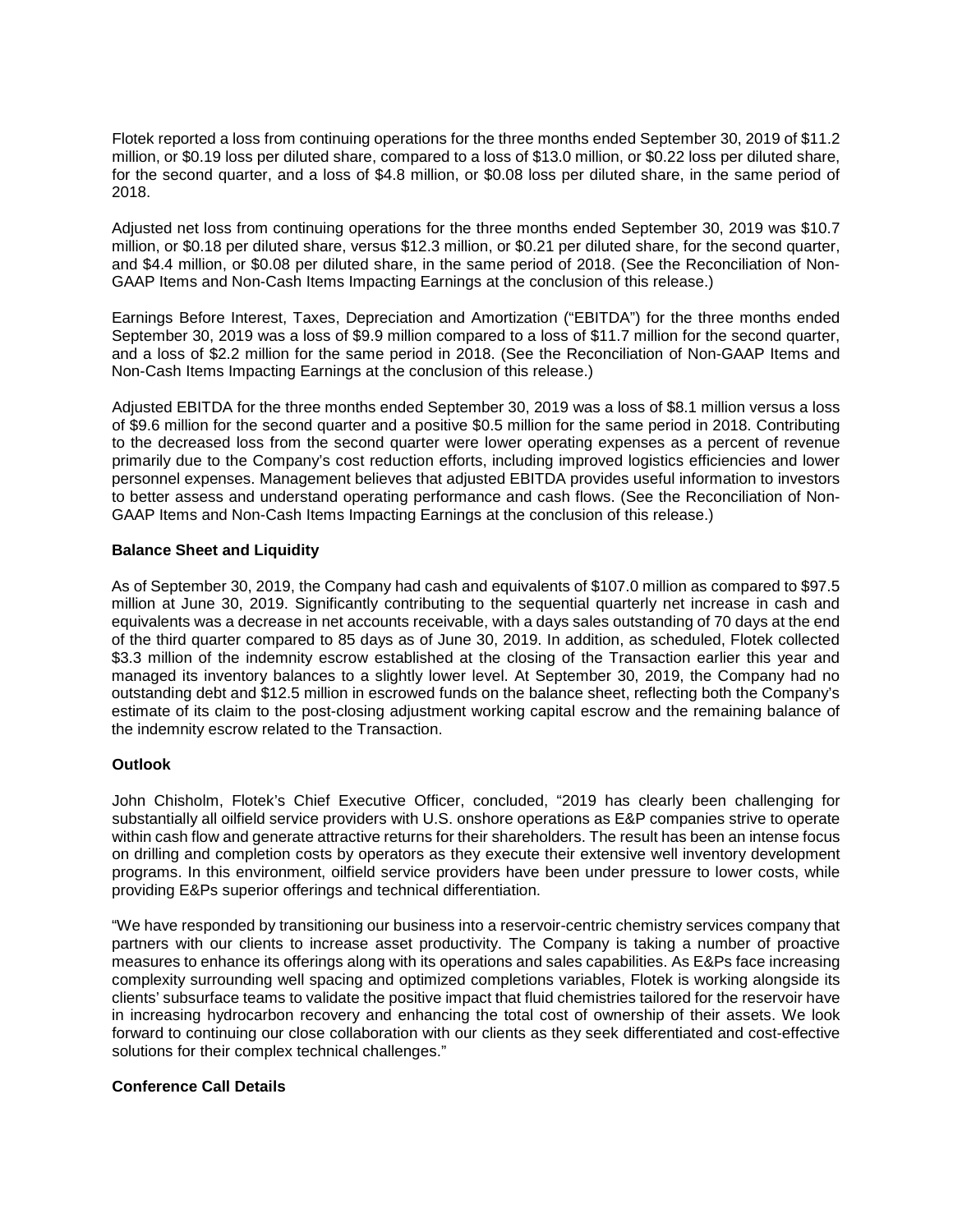Flotek will host a conference call on Tuesday, November 12, at 9:00 AM CT (10:00 AM ET) to discuss its operating results for the three months ended September 30, 2019. To participate in the call, participants should dial 844-835-9986 approximately five minutes prior to the start of the call. The call can also be accessed from Flotek's website at [www.flotekind.com.](http://www.flotekind.com/) In addition, the Company has updated its corporate presentation, which is also available on its website**.**

## **About Flotek Industries, Inc.**

Flotek develops and delivers prescriptive, reservoir-centric chemistry technologies to oil and gas clients designed to address every challenge in the lifecycle of the reservoir and maximize recovery in both new and mature fields. Flotek's inspired chemists draw from the power of bio-derived solvents to deliver solutions that enhance energy production. Flotek serves major and independent energy producers and oilfield service companies, both domestic and international. Flotek Industries, Inc. is a publicly traded company headquartered in Houston, Texas, and its common shares are traded on the New York Stock Exchange under the ticker symbol "FTK." For additional information, please visit Flotek's website at [www.flotekind.com.](http://www.flotekind.com/)

## **Forward-Looking Statements**

Certain statements set forth in this Press Release constitute forward-looking statements (within the meaning of Section 27A of the Securities Act of 1933 and Section 21E of the Securities Exchange Act of 1934) regarding Flotek Industries, Inc.'s business, financial condition, results of operations and prospects. Words such as expects, anticipates, intends, plans, believes, seeks, estimates and similar expressions or variations of such words are intended to identify forward-looking statements, but are not the exclusive means of identifying forward-looking statements in this Press Release.

Although forward-looking statements in this Press Release reflect the good faith judgment of management, such statements can only be based on facts and factors currently known to management. Consequently, forward-looking statements are inherently subject to risks and uncertainties, and actual results and outcomes may differ materially from the results and outcomes discussed in the forward-looking statements. Factors that could cause or contribute to such differences in results and outcomes include, but are not limited to, demand for oil and natural gas drilling services in the areas and markets in which the Company operates, competition, obsolescence of products and services, the Company's ability to obtain financing to support its operations, environmental and other casualty risks, and the impact of government regulation.

Further information about the risks and uncertainties that may impact the Company are set forth in the Company's most recent filings on Form 10-K (including without limitation in the "Risk Factors" Section), and in the Company's other SEC filings and publicly available documents. Readers are urged not to place undue reliance on these forward-looking statements, which speak only as of the date of this Press Release. The Company undertakes no obligation to revise or update any forward-looking statements in order to reflect any event or circumstance that may arise after the date of this Press Release.

## **Investor Inquiries, contact:**

Elizabeth Wilkinson Chief Financial Officer E: [IR@flotekind.com](mailto:IR@flotekind.com) P: (713) 726-5376

## **Media Inquiries, contact:**

Danielle Allen Senior Vice President, Global Communications & Technology Commercialization E: DAllen@flotekind.com P: (713) 726-5322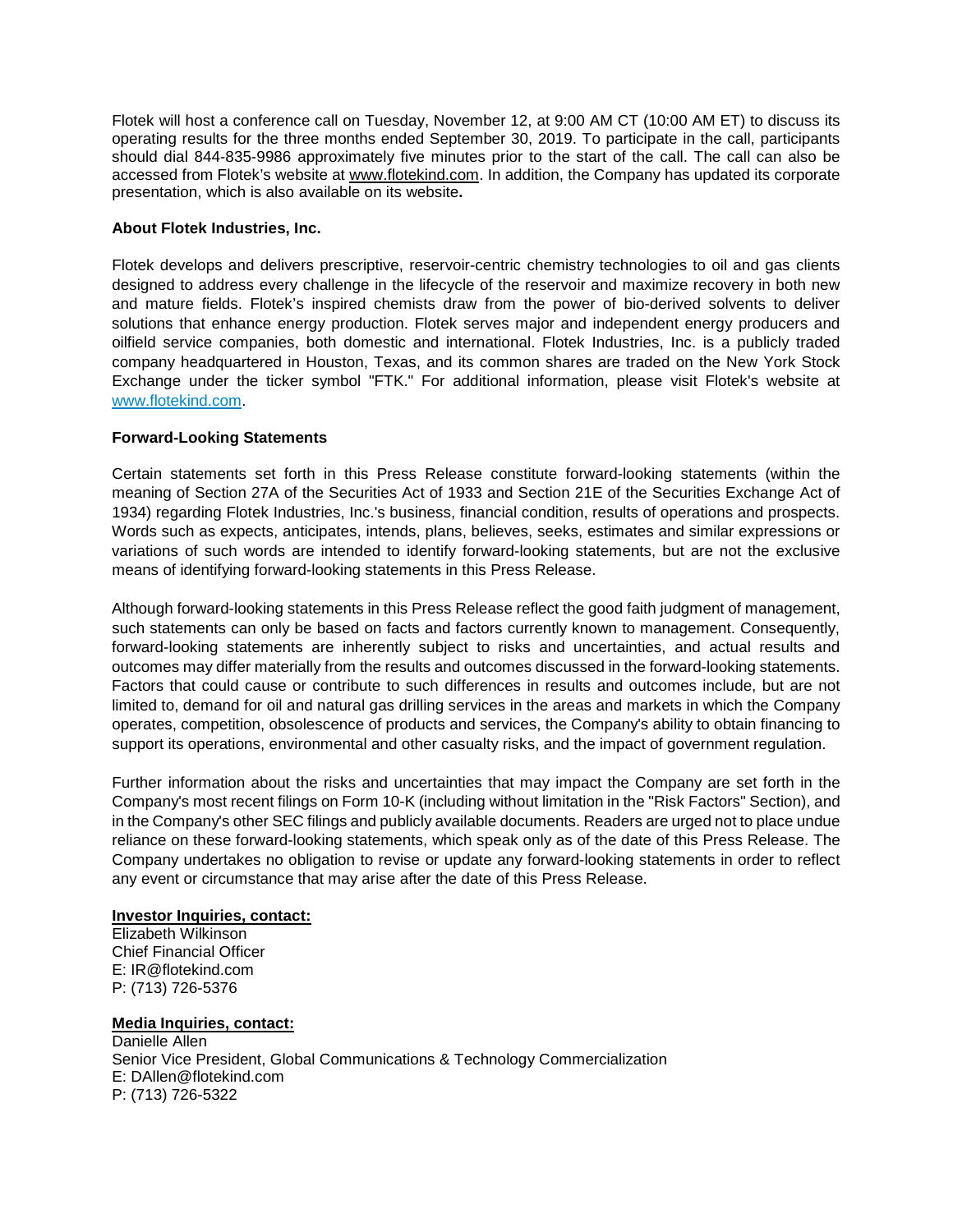### **Flotek Industries, Inc. Unaudited Condensed Consolidated Balance Sheets (in thousands, except share data)**

|                                                                                    |                      | September 30, 2019 December 31, 2018 |               |
|------------------------------------------------------------------------------------|----------------------|--------------------------------------|---------------|
| <b>ASSETS</b>                                                                      |                      |                                      |               |
| Current assets:                                                                    |                      |                                      |               |
| Cash and cash equivalents                                                          | \$                   | 106,994                              | \$<br>3,044   |
| Restricted cash                                                                    |                      | 663                                  |               |
| Accounts receivable, net of allowance for doubtful accounts of \$1,520 and \$1,190 |                      |                                      |               |
| at September 30, 2019 and December 31, 2018, respectively                          |                      | 15,014                               | 37,047        |
| Inventories, net                                                                   |                      | 24,333                               | 27,289        |
| Income taxes receivable                                                            |                      | 313                                  | 3,161         |
| Assets held for sale                                                               |                      | $\overline{\phantom{0}}$             | 118,470       |
| Other current assets                                                               |                      | 19,181                               | 5,771         |
| Total current assets                                                               |                      | 166,498                              | 194,782       |
| Property and equipment, net                                                        |                      | 41,180                               | 45,485        |
| Operating lease right-of-use assets                                                |                      | 17,625                               |               |
| Deferred tax assets, net                                                           |                      | 476                                  | 18,663        |
| Other intangible assets, net                                                       |                      | 23,578                               | 26,827        |
| Other long-term assets                                                             |                      |                                      | 126           |
| <b>TOTAL ASSETS</b>                                                                | $\boldsymbol{\zeta}$ | 249,357                              | \$<br>285,883 |
| LIABILITIES AND STOCKHOLDERS' & EQUITY                                             |                      |                                      |               |
| Current liabilities:                                                               |                      |                                      |               |
| Accounts payable                                                                   | \$                   | 10,578                               | \$<br>15,011  |
| <b>Accrued liabilities</b>                                                         |                      | 7,797                                | 10,335        |
| Income taxes payable                                                               |                      | 276                                  |               |
| Interest payable                                                                   |                      |                                      | 8             |
| Liabilities held for sale                                                          |                      |                                      | 9,174         |
| Current portion of lease liabilities                                               |                      | 762                                  |               |
| Long-term debt, classified as current                                              |                      |                                      | 49,731        |
| <b>Total current liabilities</b>                                                   |                      | 19,413                               | 84,259        |
| Long-term operating lease liabilities                                              |                      | 17,945                               |               |
| Long-term finance lease liabilities                                                |                      | 172                                  |               |
| Deferred tax liabilities, net                                                      |                      | 116                                  |               |
| <b>Total liabilities</b>                                                           |                      | 37,646                               | 84,259        |
| Commitments and contingencies                                                      |                      |                                      |               |
| Stockholders' & Equity:                                                            |                      |                                      |               |
| Preferred stock, \$0.0001 par value, 100,000 shares authorized; no shares issued   |                      |                                      |               |
| and outstanding                                                                    |                      |                                      |               |
| Common stock, \$0.0001 par value, 80,000,000 shares authorized; 63,038,397         |                      |                                      |               |
| shares issued and 58,909,280 shares outstanding at September 30, 2019; 62,162,875  |                      |                                      |               |
| shares issued and 57,342,279 shares outstanding at December 31, 2018               |                      | 6                                    | 6             |
| Additional paid-in capital                                                         |                      | 346,392                              | 343,536       |
| Accumulated other comprehensive loss                                               |                      | (962)                                | (1, 116)      |
| Retained earnings (accumulated deficit)                                            |                      | (100, 281)                           | (107, 565)    |
| Treasury stock, at cost 4,129,117 and 3,770,224 shares at September 30, 2019 and   |                      |                                      |               |
| December 31, 2018, respectively                                                    |                      | (33, 444)                            | (33, 237)     |
|                                                                                    |                      | 211,711                              | 201,624       |
|                                                                                    | \$                   | 249,357                              | \$<br>285,883 |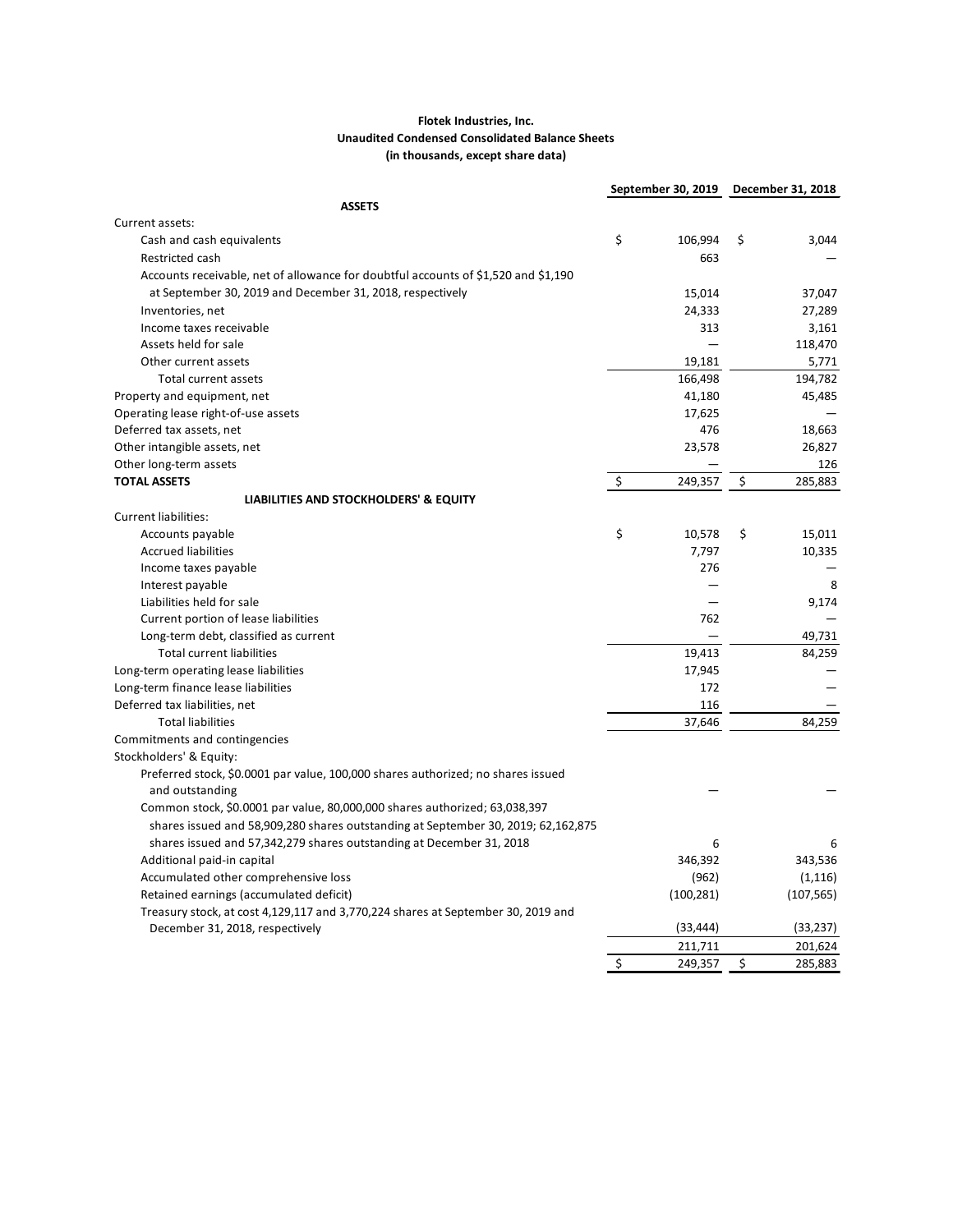#### **Flotek Industries, Inc. Unaudited Condensed Consolidated Statements of Operations (in thousands, except per share data)**

|                                                                                              | <b>Three Months Ended</b> |                                     | <b>Nine Months Ended</b> |                                   |                                     |
|----------------------------------------------------------------------------------------------|---------------------------|-------------------------------------|--------------------------|-----------------------------------|-------------------------------------|
|                                                                                              | 9/30/2019                 | 9/30/2018                           | 6/30/2019                | 9/30/2019                         | 9/30/2018                           |
| Revenue                                                                                      | \$<br>21,879              | 53,709<br>\$                        | \$<br>34,692             | 99,827<br>\$                      | \$134,324                           |
| <b>Costs and expenses:</b>                                                                   |                           |                                     |                          |                                   |                                     |
| Operating expenses (excluding depreciation and amortization)                                 | 23,689                    | 45,647                              | 38,306                   | 106,593                           | 117,848                             |
| Corporate general and administrative                                                         | 5,685                     | 7,476                               | 6,054                    | 19,020                            | 24,634                              |
| Depreciation and amortization                                                                | 2,058                     | 2,259                               | 2,119                    | 6,437                             | 6,935                               |
| Research and development                                                                     | 2,297                     | 2,350                               | 2,076                    | 6,657                             | 8,054                               |
| (Gain)/loss on disposal of long-lived assets                                                 | 3                         | 57                                  | (4)                      | 1,096                             | 119                                 |
| Impairment of goodwill                                                                       |                           |                                     |                          |                                   | 37,180                              |
| Total costs and expenses                                                                     | 33,732                    | 57,789                              | 48,551                   | 139,803                           | 194,770                             |
| Loss from operations                                                                         | (11, 853)                 | (4,080)                             | (13, 859)                | (39, 976)                         | (60, 446)                           |
| Other (expense) income:                                                                      |                           |                                     |                          |                                   |                                     |
| Interest expense                                                                             | (1)                       | (746)                               | (16)                     | (2,014)                           | (1,902)                             |
| Loss on sale of business                                                                     |                           | (360)                               |                          |                                   | (360)                               |
| Loss on write-down of assets held for sale                                                   |                           |                                     |                          |                                   | (2,580)                             |
| Other income (expense), net                                                                  | 436                       | 10                                  | 693                      | 1,236                             | (2,599)                             |
| Total other expense                                                                          | 435                       | (1,096)                             | 677                      | (778)                             | (7, 441)                            |
| Loss before income taxes                                                                     | (11, 418)                 | (5, 176)                            | (13, 182)                | (40, 754)                         | (67, 887)                           |
| Income tax benefit (expense)                                                                 | 191                       | 333                                 | 192                      | 1,157                             | (15, 545)                           |
| Loss from continuing operations                                                              | (11, 227)                 | (4,843)                             | (12,990)                 | (39, 597)                         | (83, 432)                           |
| Income (loss) from discontinued operations, net of tax                                       | 117                       | 911                                 | (1,608)                  | 46,881                            | 4,176                               |
| Net income (loss)                                                                            | (11, 110)                 | (3,932)                             | (14, 598)                | 7,284                             | (79, 256)                           |
| Net income attributable to noncontrolling interests                                          |                           |                                     |                          |                                   | 357                                 |
| Net income (loss) attributable to Flotek Industries, Inc. (Flotek)                           | \$ (11,110)               | \$<br>(3,932)                       | \$ (14,598)              | \$<br>7,284                       | $$$ (78,899)                        |
| <b>Amounts attributable to Flotek shareholders:</b>                                          |                           |                                     |                          |                                   |                                     |
| Loss from continuing operations                                                              | \$ (11,227)               | \$<br>(4,843)                       | \$ (12,990)              | \$ (39,597)                       | \$ (83,075)                         |
| Income (loss) from discontinued operations, net of tax                                       | 117                       | 911                                 | (1,608)                  | 46,881                            | 4,176                               |
| Net income (loss) attributable to Flotek                                                     | \$ (11,110)               | \$<br>(3,932)                       | \$ (14,598)              | $\zeta$<br>7,284                  | \$ (78,899)                         |
| Basic earnings (loss) per common share:                                                      |                           |                                     |                          |                                   |                                     |
| Continuing operations                                                                        | \$<br>(0.19)              | \$<br>(0.08)                        | \$<br>(0.22)             | \$<br>(0.67)                      | \$<br>(1.44)                        |
| Discontinued operations, net of tax                                                          |                           | 0.02                                | (0.03)                   | 0.80                              | 0.07                                |
| Basic earnings (loss) per common share                                                       | \$<br>(0.19)              | $\boldsymbol{\mathsf{S}}$<br>(0.06) | \$<br>(0.25)             | $\boldsymbol{\mathsf{S}}$<br>0.13 | $\boldsymbol{\mathsf{S}}$<br>(1.37) |
| Diluted earnings (loss) per common share:                                                    |                           |                                     |                          |                                   |                                     |
| Continuing operations                                                                        | \$<br>(0.19)              | \$<br>(0.08)                        | \$<br>(0.22)             | \$<br>(0.67)                      | \$<br>(1.44)                        |
| Discontinued operations, net of tax                                                          |                           | 0.02                                | (0.03)                   | 0.80                              | 0.07                                |
| Diluted earnings (loss) per common share                                                     | \$<br>(0.19)              | \$<br>(0.06)                        | \$<br>(0.25)             | \$<br>0.13                        | \$<br>(1.37)                        |
| Weighted average common shares:                                                              |                           |                                     |                          |                                   |                                     |
| Weighted average common shares used in computing basic<br>earnings (loss) per common share   | 59,004                    | 58,319                              | 58,608                   | 58,725                            | 57,820                              |
| Weighted average common shares used in computing diluted<br>earnings (loss) per common share | 59,004                    | 53,319                              | 58,608                   | 58,725                            | 57,820                              |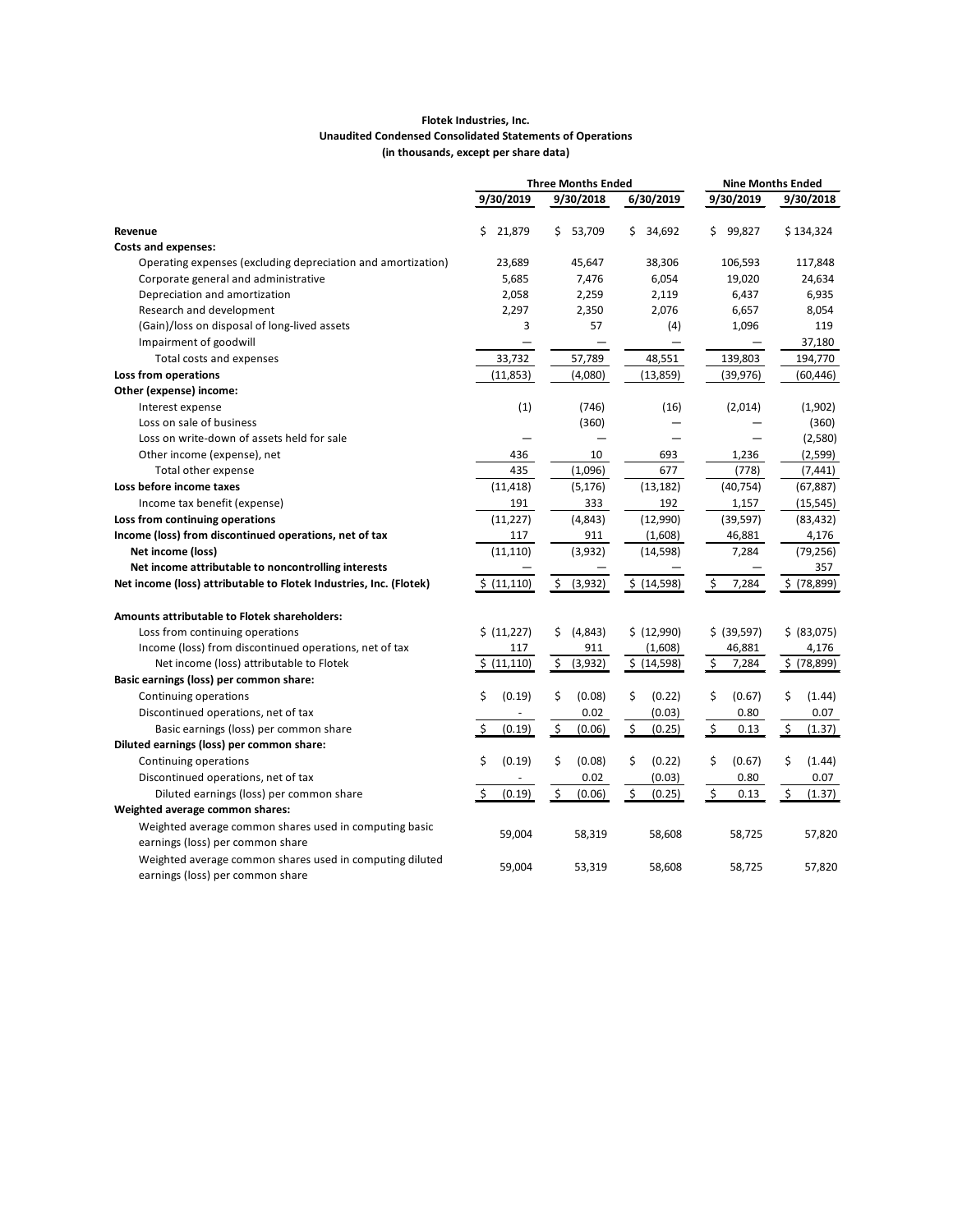### **Flotek Industries, Inc. Unaudited Condensed Consolidated Statements of Cash Flows (in thousands)**

| 9/30/2019<br>9/30/2018<br>Cash flows from operating activities:<br>Net income (loss) attributable to Flotek Industries, Inc. (Flotek)<br>\$<br>\$ (78,899)<br>7,284<br>Income from discontinued operations, net of tax<br>46,881<br>4,176<br>(39, 597)<br>Loss from continuing operations<br>(83,075)<br>Adjustments to reconcile loss from continuing operations to net cash<br>(used in) operating activities:<br>Depreciation and amortization<br>6,437<br>6,935<br>Amortization of deferred financing costs<br>1,428<br>294<br>Provision for doubtful accounts<br>426<br>176<br>Provision for excess and obsolete inventory<br>1,817<br>Impairment of goodwill<br>37,180<br>Loss on sale of business<br>360<br>Loss on write-down of assets held for sale<br>2,580<br>Loss on disposal of long-lived assets<br>1,096<br>119<br>Non-cash lease expense<br>813<br>Stock compensation expense<br>2,829<br>6,594<br>Deferred income tax provision<br>17,983<br>15,358<br>Reduction in tax benefit related to share-based awards<br>24<br>312<br>Changes in current assets and liabilities:<br>Restricted cash<br>(663)<br>21,629<br>Accounts receivable, net<br>(10, 392)<br>Inventories, net<br>3,000<br>(1,490)<br>2,853<br>Income taxes receivable<br>58<br>(14, 974)<br>1,759<br>Other current assets<br>(4, 434)<br>5,672<br>Accounts payable<br><b>Accrued liabilities</b><br>(9,001)<br>(13, 122)<br>Income taxes payable<br>595<br>(37)<br>Interest payable<br>(8)<br>(24, 781)<br>Net cash (used in) operating activities<br>(13, 685)<br>Cash flows from investing activities:<br>Capital expenditures<br>(1,869)<br>(3,965)<br>Proceeds from sales of businesses<br>169,722<br>1,665<br>Proceeds from sale of assets<br>234<br>361<br>Purchase of patents and other intangible assets<br>(590)<br>(1,466)<br>Net cash (used in) provided by investing activities<br>167,497<br>(3,405)<br>Cash flows from financing activities:<br>Borrowings on revolving credit facility<br>42,984<br>213,612<br>Repayments on revolving credit facility<br>(92, 715)<br>(188, 160)<br>(98)<br>Debt issuance costs<br>Purchase of treasury stock related to share-based awards<br>(207)<br>(91)<br>Proceeds from sale of common stock<br>7<br>341<br>Payments for finance leases<br>51<br>Loss from noncontrolling interest<br>(357)<br>Net cash (used in) provided by financing activities<br>25,247<br>(49, 880)<br><b>Discontinued operations:</b><br>Net cash (used in) provided by operating activities<br>(321)<br>880<br>Net cash (used in) provided by investing activities<br>337<br>(630)<br>Net cash flows provided by discontinued operations<br>250<br>16<br>Effect of changes in exchange rates on cash and cash equivalents<br>2<br>(66)<br>Net increase (decrease) in cash and cash equivalents<br>103,950<br>(2,755)<br>Cash and cash equivalents at the beginning of period<br>3,044<br>4,584<br>\$106,994 |                                                | <b>Nine Months Ended</b> |  |             |
|---------------------------------------------------------------------------------------------------------------------------------------------------------------------------------------------------------------------------------------------------------------------------------------------------------------------------------------------------------------------------------------------------------------------------------------------------------------------------------------------------------------------------------------------------------------------------------------------------------------------------------------------------------------------------------------------------------------------------------------------------------------------------------------------------------------------------------------------------------------------------------------------------------------------------------------------------------------------------------------------------------------------------------------------------------------------------------------------------------------------------------------------------------------------------------------------------------------------------------------------------------------------------------------------------------------------------------------------------------------------------------------------------------------------------------------------------------------------------------------------------------------------------------------------------------------------------------------------------------------------------------------------------------------------------------------------------------------------------------------------------------------------------------------------------------------------------------------------------------------------------------------------------------------------------------------------------------------------------------------------------------------------------------------------------------------------------------------------------------------------------------------------------------------------------------------------------------------------------------------------------------------------------------------------------------------------------------------------------------------------------------------------------------------------------------------------------------------------------------------------------------------------------------------------------------------------------------------------------------------------------------------------------------------------------------------------------------------------------------------------------------------------------------------------------------------------------------------------------------------------------------------------------------------------------|------------------------------------------------|--------------------------|--|-------------|
|                                                                                                                                                                                                                                                                                                                                                                                                                                                                                                                                                                                                                                                                                                                                                                                                                                                                                                                                                                                                                                                                                                                                                                                                                                                                                                                                                                                                                                                                                                                                                                                                                                                                                                                                                                                                                                                                                                                                                                                                                                                                                                                                                                                                                                                                                                                                                                                                                                                                                                                                                                                                                                                                                                                                                                                                                                                                                                                           |                                                |                          |  |             |
|                                                                                                                                                                                                                                                                                                                                                                                                                                                                                                                                                                                                                                                                                                                                                                                                                                                                                                                                                                                                                                                                                                                                                                                                                                                                                                                                                                                                                                                                                                                                                                                                                                                                                                                                                                                                                                                                                                                                                                                                                                                                                                                                                                                                                                                                                                                                                                                                                                                                                                                                                                                                                                                                                                                                                                                                                                                                                                                           |                                                |                          |  |             |
|                                                                                                                                                                                                                                                                                                                                                                                                                                                                                                                                                                                                                                                                                                                                                                                                                                                                                                                                                                                                                                                                                                                                                                                                                                                                                                                                                                                                                                                                                                                                                                                                                                                                                                                                                                                                                                                                                                                                                                                                                                                                                                                                                                                                                                                                                                                                                                                                                                                                                                                                                                                                                                                                                                                                                                                                                                                                                                                           |                                                |                          |  |             |
|                                                                                                                                                                                                                                                                                                                                                                                                                                                                                                                                                                                                                                                                                                                                                                                                                                                                                                                                                                                                                                                                                                                                                                                                                                                                                                                                                                                                                                                                                                                                                                                                                                                                                                                                                                                                                                                                                                                                                                                                                                                                                                                                                                                                                                                                                                                                                                                                                                                                                                                                                                                                                                                                                                                                                                                                                                                                                                                           |                                                |                          |  |             |
|                                                                                                                                                                                                                                                                                                                                                                                                                                                                                                                                                                                                                                                                                                                                                                                                                                                                                                                                                                                                                                                                                                                                                                                                                                                                                                                                                                                                                                                                                                                                                                                                                                                                                                                                                                                                                                                                                                                                                                                                                                                                                                                                                                                                                                                                                                                                                                                                                                                                                                                                                                                                                                                                                                                                                                                                                                                                                                                           |                                                |                          |  |             |
|                                                                                                                                                                                                                                                                                                                                                                                                                                                                                                                                                                                                                                                                                                                                                                                                                                                                                                                                                                                                                                                                                                                                                                                                                                                                                                                                                                                                                                                                                                                                                                                                                                                                                                                                                                                                                                                                                                                                                                                                                                                                                                                                                                                                                                                                                                                                                                                                                                                                                                                                                                                                                                                                                                                                                                                                                                                                                                                           |                                                |                          |  |             |
|                                                                                                                                                                                                                                                                                                                                                                                                                                                                                                                                                                                                                                                                                                                                                                                                                                                                                                                                                                                                                                                                                                                                                                                                                                                                                                                                                                                                                                                                                                                                                                                                                                                                                                                                                                                                                                                                                                                                                                                                                                                                                                                                                                                                                                                                                                                                                                                                                                                                                                                                                                                                                                                                                                                                                                                                                                                                                                                           |                                                |                          |  |             |
|                                                                                                                                                                                                                                                                                                                                                                                                                                                                                                                                                                                                                                                                                                                                                                                                                                                                                                                                                                                                                                                                                                                                                                                                                                                                                                                                                                                                                                                                                                                                                                                                                                                                                                                                                                                                                                                                                                                                                                                                                                                                                                                                                                                                                                                                                                                                                                                                                                                                                                                                                                                                                                                                                                                                                                                                                                                                                                                           |                                                |                          |  |             |
|                                                                                                                                                                                                                                                                                                                                                                                                                                                                                                                                                                                                                                                                                                                                                                                                                                                                                                                                                                                                                                                                                                                                                                                                                                                                                                                                                                                                                                                                                                                                                                                                                                                                                                                                                                                                                                                                                                                                                                                                                                                                                                                                                                                                                                                                                                                                                                                                                                                                                                                                                                                                                                                                                                                                                                                                                                                                                                                           |                                                |                          |  |             |
|                                                                                                                                                                                                                                                                                                                                                                                                                                                                                                                                                                                                                                                                                                                                                                                                                                                                                                                                                                                                                                                                                                                                                                                                                                                                                                                                                                                                                                                                                                                                                                                                                                                                                                                                                                                                                                                                                                                                                                                                                                                                                                                                                                                                                                                                                                                                                                                                                                                                                                                                                                                                                                                                                                                                                                                                                                                                                                                           |                                                |                          |  |             |
|                                                                                                                                                                                                                                                                                                                                                                                                                                                                                                                                                                                                                                                                                                                                                                                                                                                                                                                                                                                                                                                                                                                                                                                                                                                                                                                                                                                                                                                                                                                                                                                                                                                                                                                                                                                                                                                                                                                                                                                                                                                                                                                                                                                                                                                                                                                                                                                                                                                                                                                                                                                                                                                                                                                                                                                                                                                                                                                           |                                                |                          |  |             |
|                                                                                                                                                                                                                                                                                                                                                                                                                                                                                                                                                                                                                                                                                                                                                                                                                                                                                                                                                                                                                                                                                                                                                                                                                                                                                                                                                                                                                                                                                                                                                                                                                                                                                                                                                                                                                                                                                                                                                                                                                                                                                                                                                                                                                                                                                                                                                                                                                                                                                                                                                                                                                                                                                                                                                                                                                                                                                                                           |                                                |                          |  |             |
|                                                                                                                                                                                                                                                                                                                                                                                                                                                                                                                                                                                                                                                                                                                                                                                                                                                                                                                                                                                                                                                                                                                                                                                                                                                                                                                                                                                                                                                                                                                                                                                                                                                                                                                                                                                                                                                                                                                                                                                                                                                                                                                                                                                                                                                                                                                                                                                                                                                                                                                                                                                                                                                                                                                                                                                                                                                                                                                           |                                                |                          |  |             |
|                                                                                                                                                                                                                                                                                                                                                                                                                                                                                                                                                                                                                                                                                                                                                                                                                                                                                                                                                                                                                                                                                                                                                                                                                                                                                                                                                                                                                                                                                                                                                                                                                                                                                                                                                                                                                                                                                                                                                                                                                                                                                                                                                                                                                                                                                                                                                                                                                                                                                                                                                                                                                                                                                                                                                                                                                                                                                                                           |                                                |                          |  |             |
|                                                                                                                                                                                                                                                                                                                                                                                                                                                                                                                                                                                                                                                                                                                                                                                                                                                                                                                                                                                                                                                                                                                                                                                                                                                                                                                                                                                                                                                                                                                                                                                                                                                                                                                                                                                                                                                                                                                                                                                                                                                                                                                                                                                                                                                                                                                                                                                                                                                                                                                                                                                                                                                                                                                                                                                                                                                                                                                           |                                                |                          |  |             |
|                                                                                                                                                                                                                                                                                                                                                                                                                                                                                                                                                                                                                                                                                                                                                                                                                                                                                                                                                                                                                                                                                                                                                                                                                                                                                                                                                                                                                                                                                                                                                                                                                                                                                                                                                                                                                                                                                                                                                                                                                                                                                                                                                                                                                                                                                                                                                                                                                                                                                                                                                                                                                                                                                                                                                                                                                                                                                                                           |                                                |                          |  |             |
|                                                                                                                                                                                                                                                                                                                                                                                                                                                                                                                                                                                                                                                                                                                                                                                                                                                                                                                                                                                                                                                                                                                                                                                                                                                                                                                                                                                                                                                                                                                                                                                                                                                                                                                                                                                                                                                                                                                                                                                                                                                                                                                                                                                                                                                                                                                                                                                                                                                                                                                                                                                                                                                                                                                                                                                                                                                                                                                           |                                                |                          |  |             |
|                                                                                                                                                                                                                                                                                                                                                                                                                                                                                                                                                                                                                                                                                                                                                                                                                                                                                                                                                                                                                                                                                                                                                                                                                                                                                                                                                                                                                                                                                                                                                                                                                                                                                                                                                                                                                                                                                                                                                                                                                                                                                                                                                                                                                                                                                                                                                                                                                                                                                                                                                                                                                                                                                                                                                                                                                                                                                                                           |                                                |                          |  |             |
|                                                                                                                                                                                                                                                                                                                                                                                                                                                                                                                                                                                                                                                                                                                                                                                                                                                                                                                                                                                                                                                                                                                                                                                                                                                                                                                                                                                                                                                                                                                                                                                                                                                                                                                                                                                                                                                                                                                                                                                                                                                                                                                                                                                                                                                                                                                                                                                                                                                                                                                                                                                                                                                                                                                                                                                                                                                                                                                           |                                                |                          |  |             |
|                                                                                                                                                                                                                                                                                                                                                                                                                                                                                                                                                                                                                                                                                                                                                                                                                                                                                                                                                                                                                                                                                                                                                                                                                                                                                                                                                                                                                                                                                                                                                                                                                                                                                                                                                                                                                                                                                                                                                                                                                                                                                                                                                                                                                                                                                                                                                                                                                                                                                                                                                                                                                                                                                                                                                                                                                                                                                                                           |                                                |                          |  |             |
|                                                                                                                                                                                                                                                                                                                                                                                                                                                                                                                                                                                                                                                                                                                                                                                                                                                                                                                                                                                                                                                                                                                                                                                                                                                                                                                                                                                                                                                                                                                                                                                                                                                                                                                                                                                                                                                                                                                                                                                                                                                                                                                                                                                                                                                                                                                                                                                                                                                                                                                                                                                                                                                                                                                                                                                                                                                                                                                           |                                                |                          |  |             |
|                                                                                                                                                                                                                                                                                                                                                                                                                                                                                                                                                                                                                                                                                                                                                                                                                                                                                                                                                                                                                                                                                                                                                                                                                                                                                                                                                                                                                                                                                                                                                                                                                                                                                                                                                                                                                                                                                                                                                                                                                                                                                                                                                                                                                                                                                                                                                                                                                                                                                                                                                                                                                                                                                                                                                                                                                                                                                                                           |                                                |                          |  |             |
|                                                                                                                                                                                                                                                                                                                                                                                                                                                                                                                                                                                                                                                                                                                                                                                                                                                                                                                                                                                                                                                                                                                                                                                                                                                                                                                                                                                                                                                                                                                                                                                                                                                                                                                                                                                                                                                                                                                                                                                                                                                                                                                                                                                                                                                                                                                                                                                                                                                                                                                                                                                                                                                                                                                                                                                                                                                                                                                           |                                                |                          |  |             |
|                                                                                                                                                                                                                                                                                                                                                                                                                                                                                                                                                                                                                                                                                                                                                                                                                                                                                                                                                                                                                                                                                                                                                                                                                                                                                                                                                                                                                                                                                                                                                                                                                                                                                                                                                                                                                                                                                                                                                                                                                                                                                                                                                                                                                                                                                                                                                                                                                                                                                                                                                                                                                                                                                                                                                                                                                                                                                                                           |                                                |                          |  |             |
|                                                                                                                                                                                                                                                                                                                                                                                                                                                                                                                                                                                                                                                                                                                                                                                                                                                                                                                                                                                                                                                                                                                                                                                                                                                                                                                                                                                                                                                                                                                                                                                                                                                                                                                                                                                                                                                                                                                                                                                                                                                                                                                                                                                                                                                                                                                                                                                                                                                                                                                                                                                                                                                                                                                                                                                                                                                                                                                           |                                                |                          |  |             |
|                                                                                                                                                                                                                                                                                                                                                                                                                                                                                                                                                                                                                                                                                                                                                                                                                                                                                                                                                                                                                                                                                                                                                                                                                                                                                                                                                                                                                                                                                                                                                                                                                                                                                                                                                                                                                                                                                                                                                                                                                                                                                                                                                                                                                                                                                                                                                                                                                                                                                                                                                                                                                                                                                                                                                                                                                                                                                                                           |                                                |                          |  |             |
|                                                                                                                                                                                                                                                                                                                                                                                                                                                                                                                                                                                                                                                                                                                                                                                                                                                                                                                                                                                                                                                                                                                                                                                                                                                                                                                                                                                                                                                                                                                                                                                                                                                                                                                                                                                                                                                                                                                                                                                                                                                                                                                                                                                                                                                                                                                                                                                                                                                                                                                                                                                                                                                                                                                                                                                                                                                                                                                           |                                                |                          |  |             |
|                                                                                                                                                                                                                                                                                                                                                                                                                                                                                                                                                                                                                                                                                                                                                                                                                                                                                                                                                                                                                                                                                                                                                                                                                                                                                                                                                                                                                                                                                                                                                                                                                                                                                                                                                                                                                                                                                                                                                                                                                                                                                                                                                                                                                                                                                                                                                                                                                                                                                                                                                                                                                                                                                                                                                                                                                                                                                                                           |                                                |                          |  |             |
|                                                                                                                                                                                                                                                                                                                                                                                                                                                                                                                                                                                                                                                                                                                                                                                                                                                                                                                                                                                                                                                                                                                                                                                                                                                                                                                                                                                                                                                                                                                                                                                                                                                                                                                                                                                                                                                                                                                                                                                                                                                                                                                                                                                                                                                                                                                                                                                                                                                                                                                                                                                                                                                                                                                                                                                                                                                                                                                           |                                                |                          |  |             |
|                                                                                                                                                                                                                                                                                                                                                                                                                                                                                                                                                                                                                                                                                                                                                                                                                                                                                                                                                                                                                                                                                                                                                                                                                                                                                                                                                                                                                                                                                                                                                                                                                                                                                                                                                                                                                                                                                                                                                                                                                                                                                                                                                                                                                                                                                                                                                                                                                                                                                                                                                                                                                                                                                                                                                                                                                                                                                                                           |                                                |                          |  |             |
|                                                                                                                                                                                                                                                                                                                                                                                                                                                                                                                                                                                                                                                                                                                                                                                                                                                                                                                                                                                                                                                                                                                                                                                                                                                                                                                                                                                                                                                                                                                                                                                                                                                                                                                                                                                                                                                                                                                                                                                                                                                                                                                                                                                                                                                                                                                                                                                                                                                                                                                                                                                                                                                                                                                                                                                                                                                                                                                           |                                                |                          |  |             |
|                                                                                                                                                                                                                                                                                                                                                                                                                                                                                                                                                                                                                                                                                                                                                                                                                                                                                                                                                                                                                                                                                                                                                                                                                                                                                                                                                                                                                                                                                                                                                                                                                                                                                                                                                                                                                                                                                                                                                                                                                                                                                                                                                                                                                                                                                                                                                                                                                                                                                                                                                                                                                                                                                                                                                                                                                                                                                                                           |                                                |                          |  |             |
|                                                                                                                                                                                                                                                                                                                                                                                                                                                                                                                                                                                                                                                                                                                                                                                                                                                                                                                                                                                                                                                                                                                                                                                                                                                                                                                                                                                                                                                                                                                                                                                                                                                                                                                                                                                                                                                                                                                                                                                                                                                                                                                                                                                                                                                                                                                                                                                                                                                                                                                                                                                                                                                                                                                                                                                                                                                                                                                           |                                                |                          |  |             |
|                                                                                                                                                                                                                                                                                                                                                                                                                                                                                                                                                                                                                                                                                                                                                                                                                                                                                                                                                                                                                                                                                                                                                                                                                                                                                                                                                                                                                                                                                                                                                                                                                                                                                                                                                                                                                                                                                                                                                                                                                                                                                                                                                                                                                                                                                                                                                                                                                                                                                                                                                                                                                                                                                                                                                                                                                                                                                                                           |                                                |                          |  |             |
|                                                                                                                                                                                                                                                                                                                                                                                                                                                                                                                                                                                                                                                                                                                                                                                                                                                                                                                                                                                                                                                                                                                                                                                                                                                                                                                                                                                                                                                                                                                                                                                                                                                                                                                                                                                                                                                                                                                                                                                                                                                                                                                                                                                                                                                                                                                                                                                                                                                                                                                                                                                                                                                                                                                                                                                                                                                                                                                           |                                                |                          |  |             |
|                                                                                                                                                                                                                                                                                                                                                                                                                                                                                                                                                                                                                                                                                                                                                                                                                                                                                                                                                                                                                                                                                                                                                                                                                                                                                                                                                                                                                                                                                                                                                                                                                                                                                                                                                                                                                                                                                                                                                                                                                                                                                                                                                                                                                                                                                                                                                                                                                                                                                                                                                                                                                                                                                                                                                                                                                                                                                                                           |                                                |                          |  |             |
|                                                                                                                                                                                                                                                                                                                                                                                                                                                                                                                                                                                                                                                                                                                                                                                                                                                                                                                                                                                                                                                                                                                                                                                                                                                                                                                                                                                                                                                                                                                                                                                                                                                                                                                                                                                                                                                                                                                                                                                                                                                                                                                                                                                                                                                                                                                                                                                                                                                                                                                                                                                                                                                                                                                                                                                                                                                                                                                           |                                                |                          |  |             |
|                                                                                                                                                                                                                                                                                                                                                                                                                                                                                                                                                                                                                                                                                                                                                                                                                                                                                                                                                                                                                                                                                                                                                                                                                                                                                                                                                                                                                                                                                                                                                                                                                                                                                                                                                                                                                                                                                                                                                                                                                                                                                                                                                                                                                                                                                                                                                                                                                                                                                                                                                                                                                                                                                                                                                                                                                                                                                                                           |                                                |                          |  |             |
|                                                                                                                                                                                                                                                                                                                                                                                                                                                                                                                                                                                                                                                                                                                                                                                                                                                                                                                                                                                                                                                                                                                                                                                                                                                                                                                                                                                                                                                                                                                                                                                                                                                                                                                                                                                                                                                                                                                                                                                                                                                                                                                                                                                                                                                                                                                                                                                                                                                                                                                                                                                                                                                                                                                                                                                                                                                                                                                           |                                                |                          |  |             |
|                                                                                                                                                                                                                                                                                                                                                                                                                                                                                                                                                                                                                                                                                                                                                                                                                                                                                                                                                                                                                                                                                                                                                                                                                                                                                                                                                                                                                                                                                                                                                                                                                                                                                                                                                                                                                                                                                                                                                                                                                                                                                                                                                                                                                                                                                                                                                                                                                                                                                                                                                                                                                                                                                                                                                                                                                                                                                                                           |                                                |                          |  |             |
|                                                                                                                                                                                                                                                                                                                                                                                                                                                                                                                                                                                                                                                                                                                                                                                                                                                                                                                                                                                                                                                                                                                                                                                                                                                                                                                                                                                                                                                                                                                                                                                                                                                                                                                                                                                                                                                                                                                                                                                                                                                                                                                                                                                                                                                                                                                                                                                                                                                                                                                                                                                                                                                                                                                                                                                                                                                                                                                           |                                                |                          |  |             |
|                                                                                                                                                                                                                                                                                                                                                                                                                                                                                                                                                                                                                                                                                                                                                                                                                                                                                                                                                                                                                                                                                                                                                                                                                                                                                                                                                                                                                                                                                                                                                                                                                                                                                                                                                                                                                                                                                                                                                                                                                                                                                                                                                                                                                                                                                                                                                                                                                                                                                                                                                                                                                                                                                                                                                                                                                                                                                                                           |                                                |                          |  |             |
|                                                                                                                                                                                                                                                                                                                                                                                                                                                                                                                                                                                                                                                                                                                                                                                                                                                                                                                                                                                                                                                                                                                                                                                                                                                                                                                                                                                                                                                                                                                                                                                                                                                                                                                                                                                                                                                                                                                                                                                                                                                                                                                                                                                                                                                                                                                                                                                                                                                                                                                                                                                                                                                                                                                                                                                                                                                                                                                           |                                                |                          |  |             |
|                                                                                                                                                                                                                                                                                                                                                                                                                                                                                                                                                                                                                                                                                                                                                                                                                                                                                                                                                                                                                                                                                                                                                                                                                                                                                                                                                                                                                                                                                                                                                                                                                                                                                                                                                                                                                                                                                                                                                                                                                                                                                                                                                                                                                                                                                                                                                                                                                                                                                                                                                                                                                                                                                                                                                                                                                                                                                                                           |                                                |                          |  |             |
|                                                                                                                                                                                                                                                                                                                                                                                                                                                                                                                                                                                                                                                                                                                                                                                                                                                                                                                                                                                                                                                                                                                                                                                                                                                                                                                                                                                                                                                                                                                                                                                                                                                                                                                                                                                                                                                                                                                                                                                                                                                                                                                                                                                                                                                                                                                                                                                                                                                                                                                                                                                                                                                                                                                                                                                                                                                                                                                           |                                                |                          |  |             |
|                                                                                                                                                                                                                                                                                                                                                                                                                                                                                                                                                                                                                                                                                                                                                                                                                                                                                                                                                                                                                                                                                                                                                                                                                                                                                                                                                                                                                                                                                                                                                                                                                                                                                                                                                                                                                                                                                                                                                                                                                                                                                                                                                                                                                                                                                                                                                                                                                                                                                                                                                                                                                                                                                                                                                                                                                                                                                                                           |                                                |                          |  |             |
|                                                                                                                                                                                                                                                                                                                                                                                                                                                                                                                                                                                                                                                                                                                                                                                                                                                                                                                                                                                                                                                                                                                                                                                                                                                                                                                                                                                                                                                                                                                                                                                                                                                                                                                                                                                                                                                                                                                                                                                                                                                                                                                                                                                                                                                                                                                                                                                                                                                                                                                                                                                                                                                                                                                                                                                                                                                                                                                           |                                                |                          |  |             |
|                                                                                                                                                                                                                                                                                                                                                                                                                                                                                                                                                                                                                                                                                                                                                                                                                                                                                                                                                                                                                                                                                                                                                                                                                                                                                                                                                                                                                                                                                                                                                                                                                                                                                                                                                                                                                                                                                                                                                                                                                                                                                                                                                                                                                                                                                                                                                                                                                                                                                                                                                                                                                                                                                                                                                                                                                                                                                                                           |                                                |                          |  |             |
|                                                                                                                                                                                                                                                                                                                                                                                                                                                                                                                                                                                                                                                                                                                                                                                                                                                                                                                                                                                                                                                                                                                                                                                                                                                                                                                                                                                                                                                                                                                                                                                                                                                                                                                                                                                                                                                                                                                                                                                                                                                                                                                                                                                                                                                                                                                                                                                                                                                                                                                                                                                                                                                                                                                                                                                                                                                                                                                           |                                                |                          |  |             |
|                                                                                                                                                                                                                                                                                                                                                                                                                                                                                                                                                                                                                                                                                                                                                                                                                                                                                                                                                                                                                                                                                                                                                                                                                                                                                                                                                                                                                                                                                                                                                                                                                                                                                                                                                                                                                                                                                                                                                                                                                                                                                                                                                                                                                                                                                                                                                                                                                                                                                                                                                                                                                                                                                                                                                                                                                                                                                                                           |                                                |                          |  |             |
|                                                                                                                                                                                                                                                                                                                                                                                                                                                                                                                                                                                                                                                                                                                                                                                                                                                                                                                                                                                                                                                                                                                                                                                                                                                                                                                                                                                                                                                                                                                                                                                                                                                                                                                                                                                                                                                                                                                                                                                                                                                                                                                                                                                                                                                                                                                                                                                                                                                                                                                                                                                                                                                                                                                                                                                                                                                                                                                           |                                                |                          |  |             |
|                                                                                                                                                                                                                                                                                                                                                                                                                                                                                                                                                                                                                                                                                                                                                                                                                                                                                                                                                                                                                                                                                                                                                                                                                                                                                                                                                                                                                                                                                                                                                                                                                                                                                                                                                                                                                                                                                                                                                                                                                                                                                                                                                                                                                                                                                                                                                                                                                                                                                                                                                                                                                                                                                                                                                                                                                                                                                                                           |                                                |                          |  |             |
|                                                                                                                                                                                                                                                                                                                                                                                                                                                                                                                                                                                                                                                                                                                                                                                                                                                                                                                                                                                                                                                                                                                                                                                                                                                                                                                                                                                                                                                                                                                                                                                                                                                                                                                                                                                                                                                                                                                                                                                                                                                                                                                                                                                                                                                                                                                                                                                                                                                                                                                                                                                                                                                                                                                                                                                                                                                                                                                           | Cash and cash equivalents at the end of period |                          |  | \$<br>1,829 |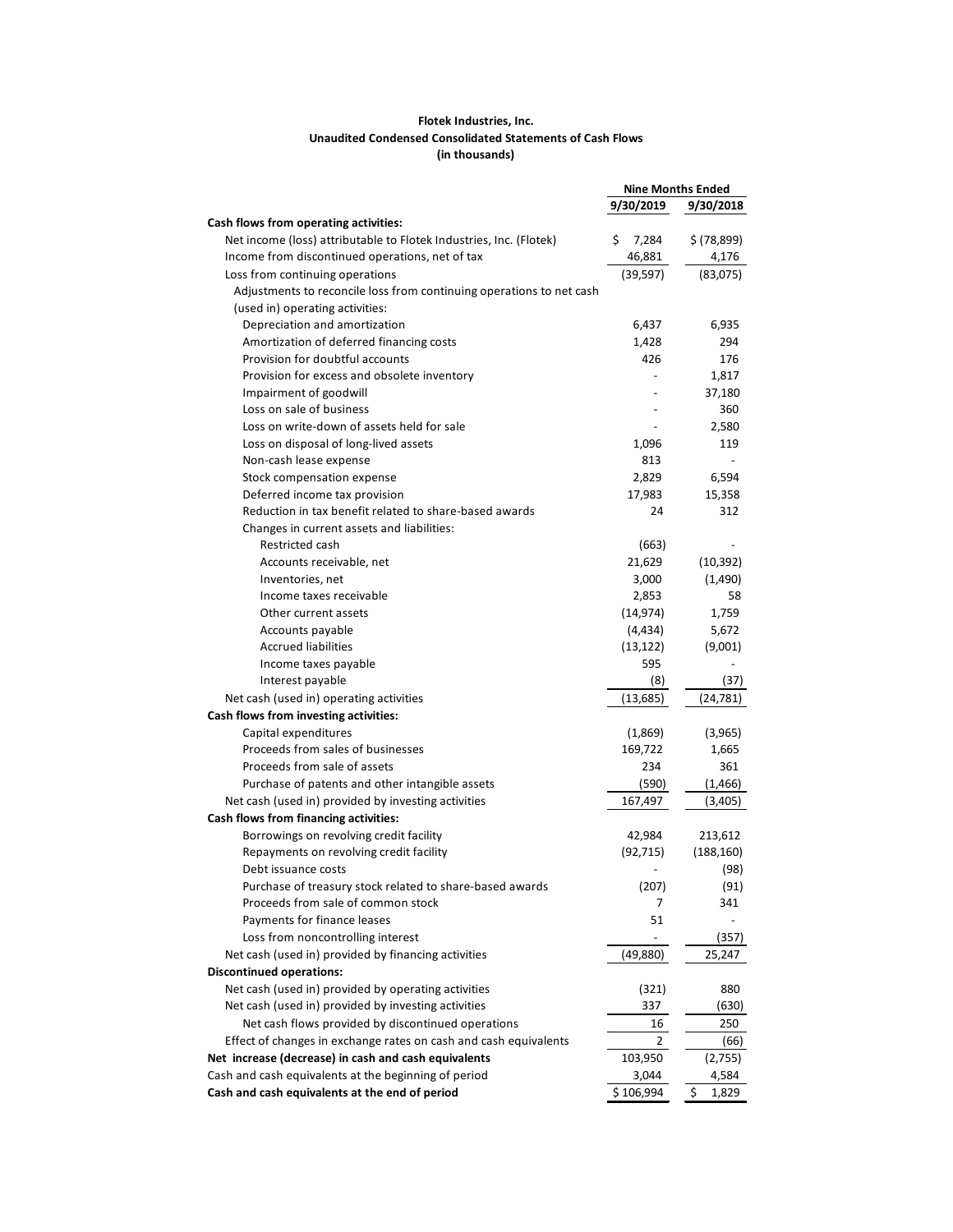### **Flotek Industries, Inc. Unaudited Reconciliation of Non-GAAP Items and Non-Cash Items Impacting Earnings (in thousands, except per share data)**

#### **GAAP Loss from Continuing Operations and Reconciliation to Adjusted Net Loss (Non-GAAP)**

|                                                            |                              |   | <b>Three Months Ended</b> |           |              |                    | <b>Nine Months Ended</b> |         |              |
|------------------------------------------------------------|------------------------------|---|---------------------------|-----------|--------------|--------------------|--------------------------|---------|--------------|
|                                                            | 9/30/2019                    |   | 9/30/2018                 | 6/30/2019 |              |                    | 9/30/2019                |         | 9/30/2018    |
|                                                            |                              |   |                           |           |              |                    |                          |         |              |
| <b>Loss from Continuing Operations (GAAP)</b>              | \$ (11,227)                  |   | (4, 843)<br>\$.           |           | \$ (12,990)  |                    | \$ (39,597)              |         | \$ (83, 432) |
| Select Items Impacting Earnings, net of tax                | 525                          |   | 412                       |           | 729          |                    | 4,619                    |         | 34,066       |
| <b>Adjusted Net Loss (Non-GAAP)</b>                        | \$ (10, 702)                 |   | $\frac{1}{2}$ (4,431)     |           | \$ (12, 261) |                    | \$ (34,978)              |         | \$ (49, 366) |
| <b>Weighted Average Shares Outstanding (Fully Diluted)</b> | 59,004                       |   | 58,319                    |           | 58,608       |                    | 58,725                   |         | 57,820       |
| <b>Adjusted Loss Per Share (Fully Diluted)</b>             | $\mathsf{\dot{S}}$<br>(0.18) |   | \$<br>(0.08)              | $\zeta$   | (0.21)       | $\ddot{\varsigma}$ | (0.60)                   | $\zeta$ | (0.85)       |
| <b>Select Items Impacting Earnings</b>                     |                              |   |                           |           |              |                    |                          |         |              |
| Severance and Retirement                                   | 658                          |   | 105                       |           | 356          |                    | 2,735                    |         | 227          |
| <b>Shareholder-Related Activities</b>                      |                              | 4 |                           |           | 71           |                    | 656                      |         |              |
| <b>Operations Related Contract Termination</b>             |                              |   |                           |           | 500          |                    |                          |         |              |
| Inventory Write-down                                       |                              |   |                           |           |              |                    |                          |         | 1,000        |
| <b>Impairment of Goodwill</b>                              |                              |   |                           |           |              |                    |                          |         | 37,180       |
| <b>Deferred Financing Costs</b>                            |                              |   |                           |           |              |                    | 1,360                    |         |              |
| Loss on Sale of Business                                   |                              |   | 360                       |           |              |                    |                          |         | 360          |
| Loss on Write-down of Assets Held for Sale                 |                              |   |                           |           |              |                    |                          |         | 2,580        |
| Loss (Gain) on Disposal of Assets                          |                              | 3 | 57                        |           | (4)          |                    | 1,096                    |         | 119          |
| Discontinuation of Corporate Projects                      |                              |   | L.                        |           |              |                    |                          |         | 1,220        |
| Expenses Relating to Closing of Business Venture           |                              |   |                           |           |              |                    |                          |         | 436          |
| <b>Total Select Items</b>                                  | \$<br>665                    |   | \$<br>522                 | \$        | 923          | \$                 | 5,847                    |         | \$43,122     |
| Less income tax effect (21%)                               | (140)                        |   | (110)                     |           | (194)        |                    | (1,228)                  |         | (9,056)      |
| Select Items Impacting Earnings, net of tax                | \$<br>525                    |   | \$<br>412                 | \$        | 729          | \$                 | 4,619                    |         | \$34,066     |

\* Management believes that adjusted Net Income for the three and nine months ended September 30, 2019 and September 30, 2018, and the three months ended June 30, 2019, is useful to investors to assess and understand operating performance, especially when comparing those results with previous and subsequent periods. Management views the expenses noted above to be outside of the Company's normal operating results. Management analyzes operating results without the impact of the above items as an indicator of performance, to identify underlying trends in the business and cash flow from continuing operations, and to establish operational goals.